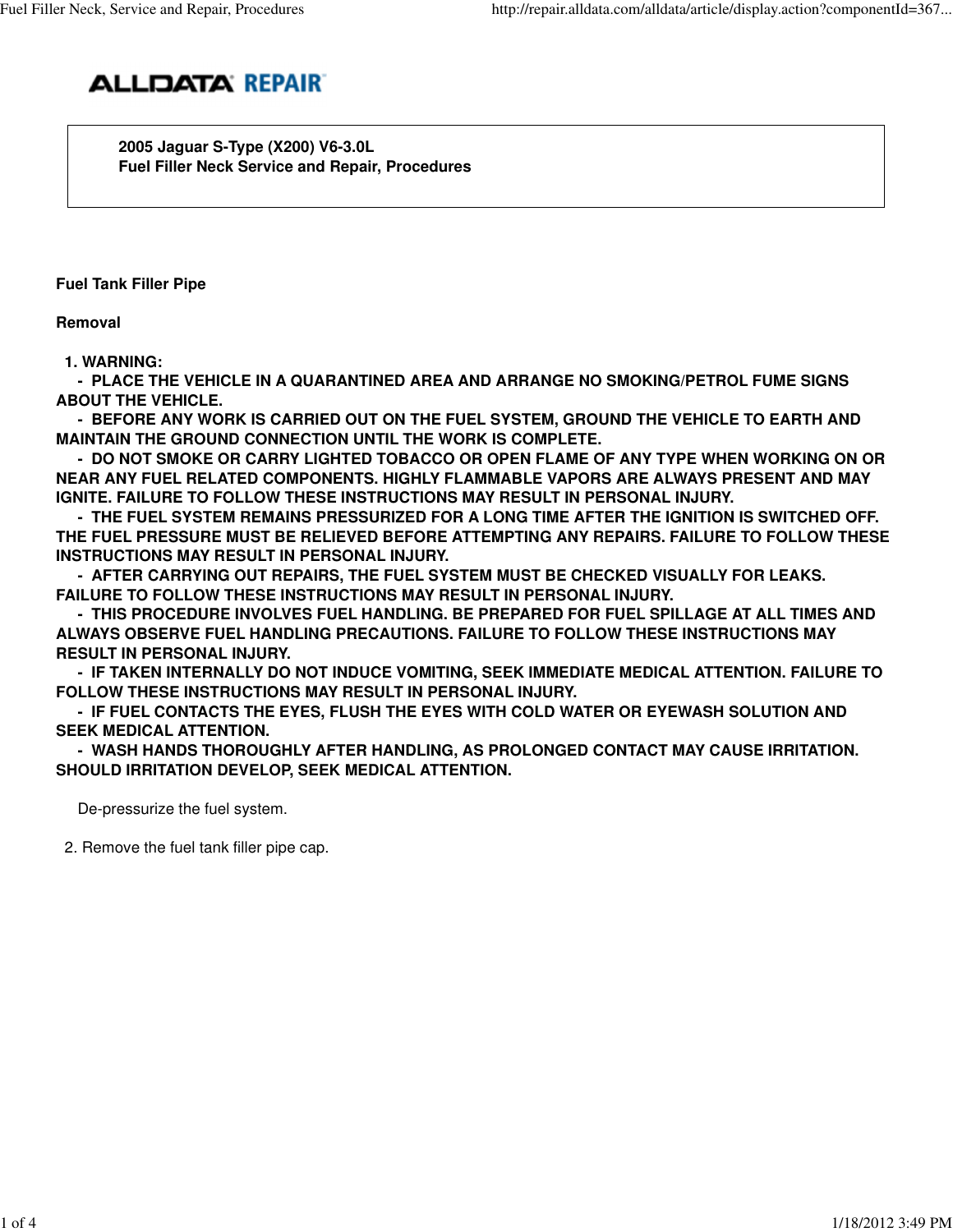

- 3. Remove the fuel tank filler pipe upper retaining bolts.
- 4. Remove the right-hand rear wheel and tire.



5. Remove the right-hand rear fender splash shield.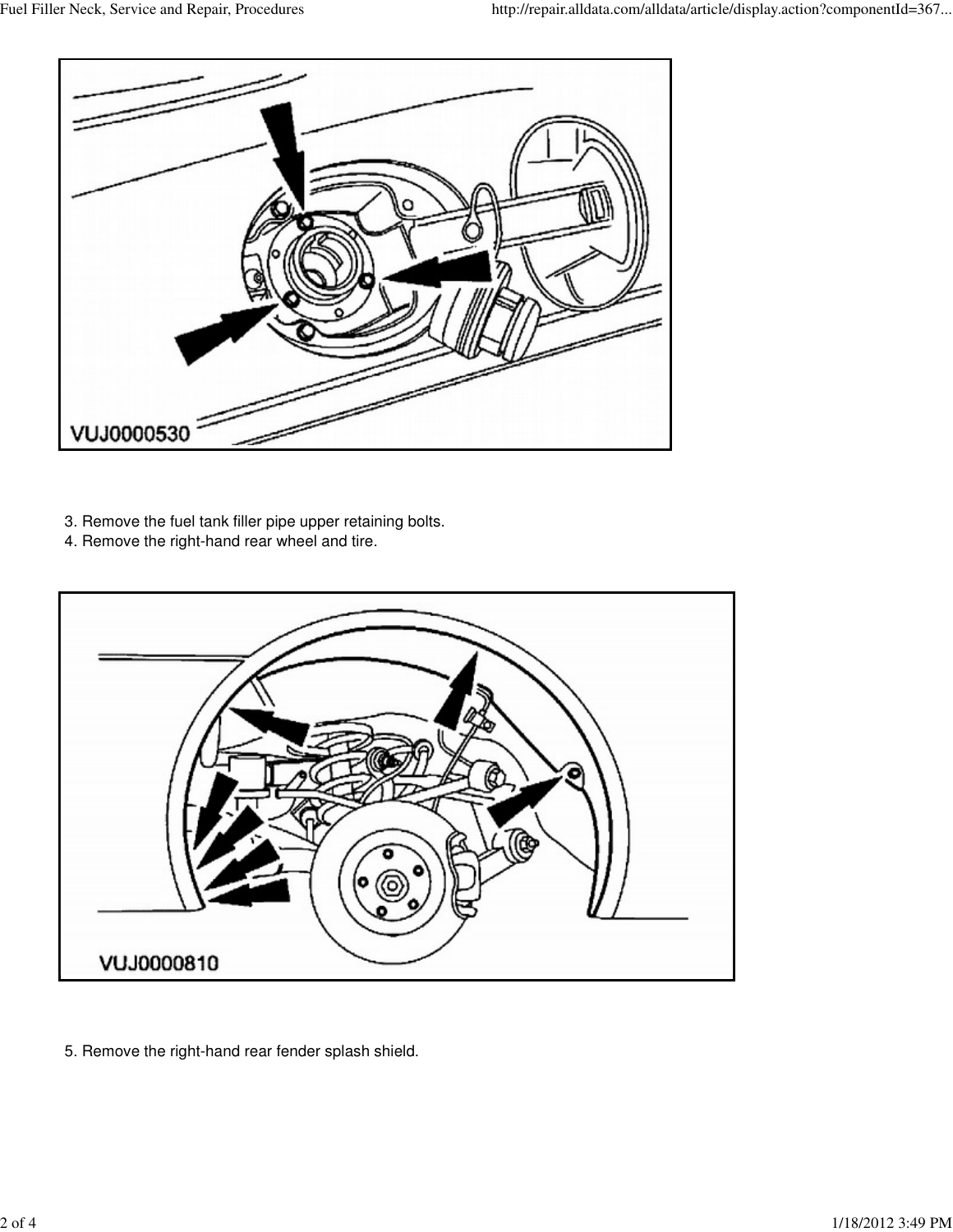

- 6. Detach the fuel tank filler pipe.
	- 1. Disconnect the fuel hose.
	- 2. Detach the fuel tank filler pipe.



7. Remove the fuel tank filler pipe.

## **Installation**

1. To install, reverse the removal procedure.